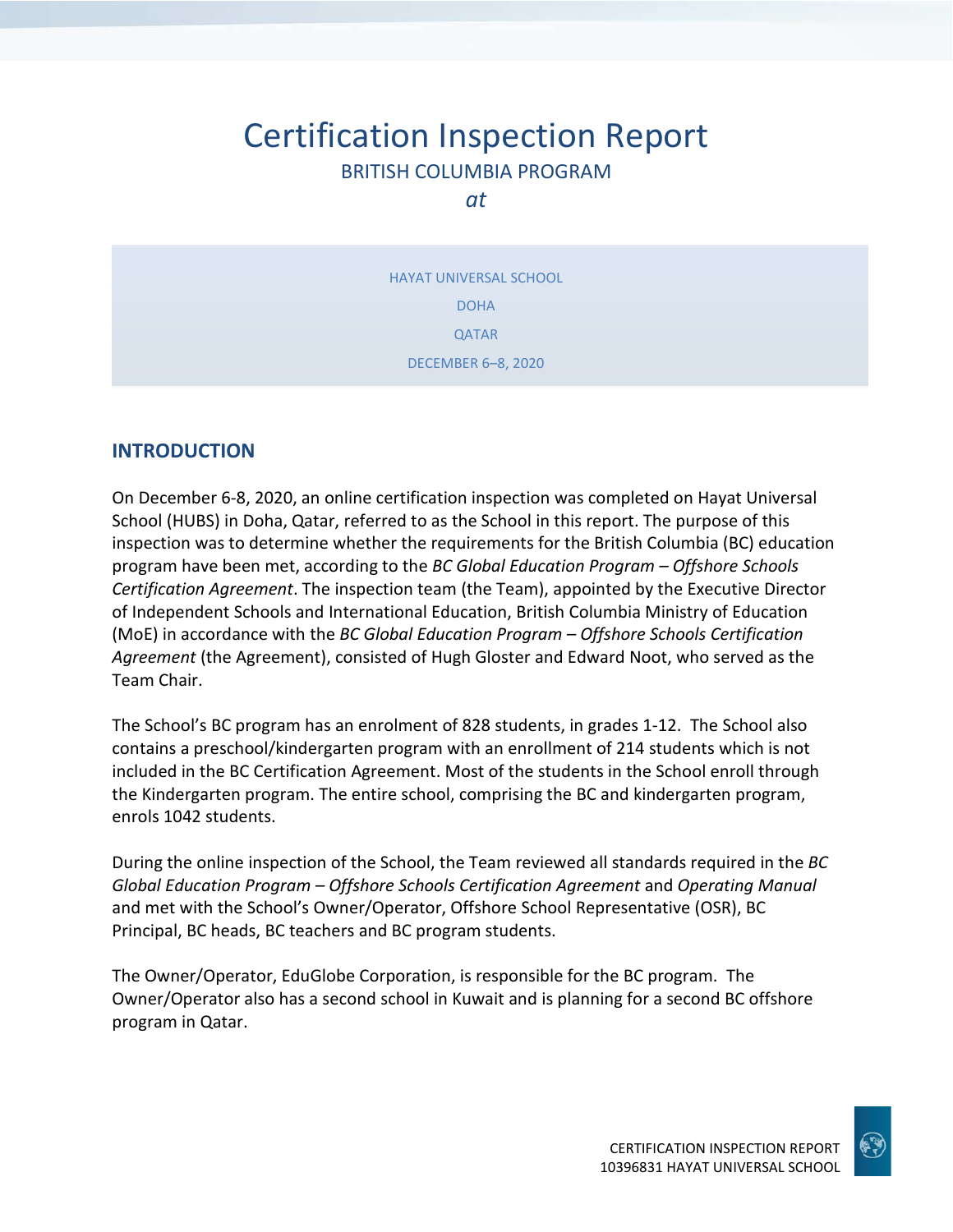The BC program's philosophy, objectives and special features are encapsulated in the School's mission to*: provide a high quality bilingual Canadian education that integrates core subjects and life skills, knowledge and application, and cultural identity and openness; all interweaved to develop our students to be well-rounded individuals and life-long learners prepared for the challenging future*. The Team noted with appreciation the School's well articulated Graduate Profile which articulates desired outcomes for graduates becoming effective communicators, reflective thinkers, responsible individuals and global Muslims.

The Team would like to thank Hayat Universal School for its cooperation and preparedness for the inspection visit.

**The School has satisfactorily addressed requirements contained in the previous inspection report.**

| $\Box$ Requirement | $\Box$ Requirement   | $\Box$ Requirement | $\boxtimes$ Not |
|--------------------|----------------------|--------------------|-----------------|
| Met                | <b>Partially Met</b> | Not Met            | Applicable      |

#### Comment:

The previous report contained no requirements, however, several suggestions were made, and the School provided a detailed description of their positive response to each suggestion.

Like schools in British Columbia, HUBS shifted to online learning with the onset of the pandemic, however, unlike BC, students in Qatar have only returned to in-class instruction on a part-time basis, with the balance of instruction happening online.

The Team noted that since the last inspection the School has achieved full accreditation with the Council of International Schools, which meets their Qatari school certification requirement.

Commendation:

The School has achieved full accreditation with the Council of International Schools, which meets their Qatari school certification requirement.

#### **BUSINESS PLAN 1.0**

| The Owner/Operator has submitted a business plan to the BC Ministry of Education,<br>confirming the sustainability of the program. |                                     |                                                                                                                                                                                     |  |
|------------------------------------------------------------------------------------------------------------------------------------|-------------------------------------|-------------------------------------------------------------------------------------------------------------------------------------------------------------------------------------|--|
| $\boxtimes$ Requirement<br>Met                                                                                                     | $\Box$ Requirement<br>Partially Met | $\Box$ Requirement<br>Not Met                                                                                                                                                       |  |
| Comment:                                                                                                                           |                                     | The School has developed a sound business plan predicated on the strong historic demand<br>for enrolment. The Qatari Ministry of Education and Higher Education has limited overall |  |

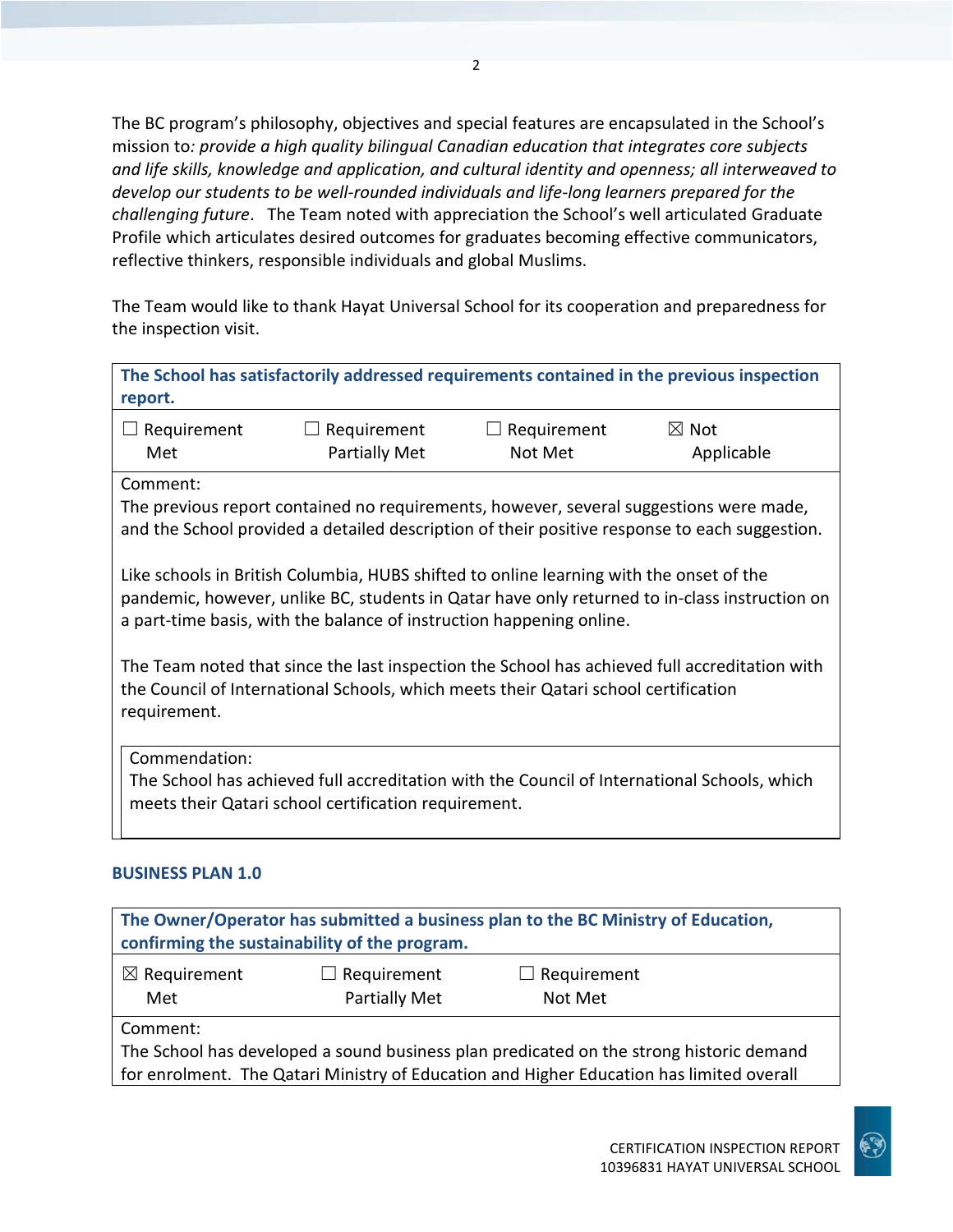school enrolment at this campus to 1000 students, due to available outdoor playground space. As such, the School is currently running slightly 'over capacity' and will continue to manage their enrolment to operate within the prescribed limit.

The Owner/Operator has, however, informed the Ministry of its desire to establish a second BC offshore school in Doha. The new campus is fully constructed, and the School is slated to begin operations in September 2021. The Owner/Operator is currently working on approvals with both the local authorities and with the BC Ministry of Education. Plans are for this campus to be an all girls pre-K to grade 12 program for up to 1200 students.

#### **INSPECTION CATALOGUE 2.0**

| 2.02 The Owner/Operator meets all requirements as set forth in the BC Global Education<br>Program Offshore Schools Certification Agreement (the Agreement).                                                                                                                                                                                                                   |                                     |                                                                                      |  |
|-------------------------------------------------------------------------------------------------------------------------------------------------------------------------------------------------------------------------------------------------------------------------------------------------------------------------------------------------------------------------------|-------------------------------------|--------------------------------------------------------------------------------------|--|
| $\boxtimes$ Requirement<br>Met                                                                                                                                                                                                                                                                                                                                                | Requirement<br><b>Partially Met</b> | Requirement<br>Not Met                                                               |  |
| Comment:                                                                                                                                                                                                                                                                                                                                                                      |                                     |                                                                                      |  |
| The Owner/Operator was represented by their CEO throughout the online inspection. The<br>Owner/Operator consistently demonstrates solid support for the program, providing<br>resources and professional development as required. The Team enjoyed their engagement<br>with the CEO, who demonstrated profound understanding of the BC program and the<br>inspection process. |                                     |                                                                                      |  |
| Schedule A of the Agreement.                                                                                                                                                                                                                                                                                                                                                  |                                     | The Team confirms that the Owner/Operator meets the criteria listed in section 5 and |  |

| 2.03 The Owner/Operator has written approval from the appropriate government entity to<br>operate the offshore school, as outlined in section 5.03 of the Agreement. |                                                                                                                                                                                                                                                                                                                                                                                                                                                                                                                                                                                                                                         |                        |  |
|----------------------------------------------------------------------------------------------------------------------------------------------------------------------|-----------------------------------------------------------------------------------------------------------------------------------------------------------------------------------------------------------------------------------------------------------------------------------------------------------------------------------------------------------------------------------------------------------------------------------------------------------------------------------------------------------------------------------------------------------------------------------------------------------------------------------------|------------------------|--|
| $\boxtimes$ Requirement<br>Met                                                                                                                                       | $\Box$ Requirement<br>Partially Met                                                                                                                                                                                                                                                                                                                                                                                                                                                                                                                                                                                                     | Requirement<br>Not Met |  |
| Comment:                                                                                                                                                             | The School has on file a letter issued by the Qatar Ministry of Education and Higher Education<br>dated November 1, 2017 with its translation authenticated by the Qatar Ministry of Foreign<br>Affairs and attested by the Canadian Embassy in Qatar. This letter represents local approval<br>and support for the BC program at HUBS. The School also has an operating licence that<br>provides for ongoing operation of this approved BC Program. In addition to BC Teacher<br>Certification Branch (TCB) certification requirements, the Qatar Ministry of Education<br>approves all staff hired by HUBS including all BC teachers. |                        |  |

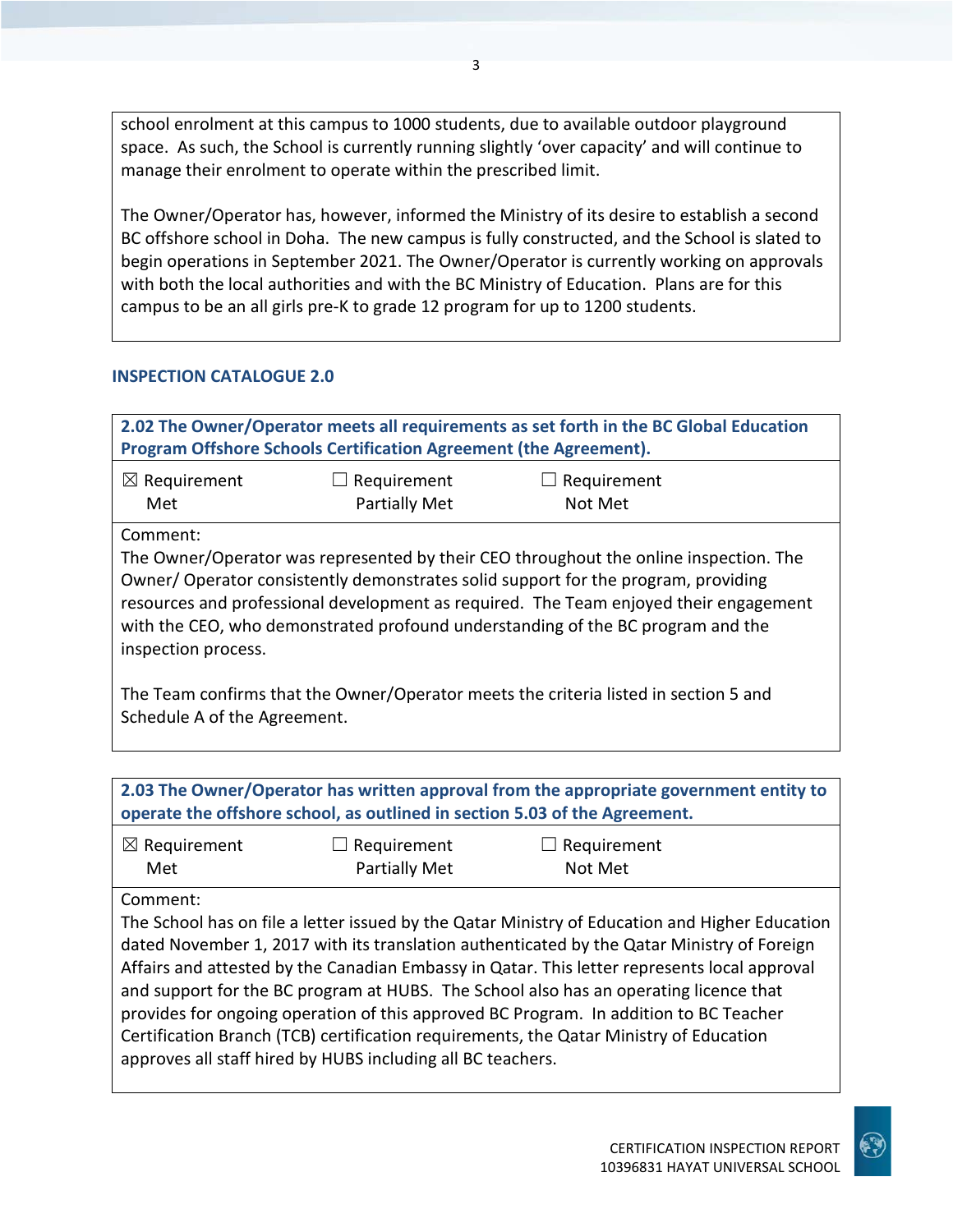#### **2.04-2.05 The School meets local building, safety and cafeteria codes and regulations. The facilities are deemed to be suitable to support the BC program.** ☒ Requirement  $\Box$  Requirement  $\Box$  Requirement

Partially Met

Comment:

Met

The 4-storey campus contains a variety of spaces, both educational and administrative, to support the educational enterprise including classrooms, labs, speciality rooms, gyms, shaded outdoor play areas, offices, libraries and cafeterias.

Not Met

The Team reviewed written local government authority to occupy the buildings at the School as well as a license from the local authority to provide cafeteria food services. The Team also reviewed a fire safety compliance certificate.

The School has in place extensive evacuation plans which may result from civil or natural disruptions. The plans include processes for the removal and relocation of staff and students in the event of any temporary or permanent closure of the school facilities. Plans have been vetted by the Offshore School Representative.

The Inspector confirmed that the School follows all local COVID-19 safety protocols. The School has regularly scheduled emergency drills for fire evacuation, hold and secure and lockdown protocols.

Like schools around the world, HUBS was forced to quickly shift to online learning in the spring of 2020. Expectations were for a full return to in-class instruction in September 2020. Shortly before school was about to open Qatari officials announced strict restrictions to building capacity and class sizes necessitating a rapid shift to a blended learning model, with students in class part-time in small cohorts. The Inspector confirmed that the School is in compliance with all national, provincial and municipal COVID-19 safety protocols. The School is commended for successfully shifting to a well-designed blended learning program for the 2020/21 school year.

#### Commendation:

The School is commended for successfully making the shift to a well-designed blended learning program for the 2020/21 school year.

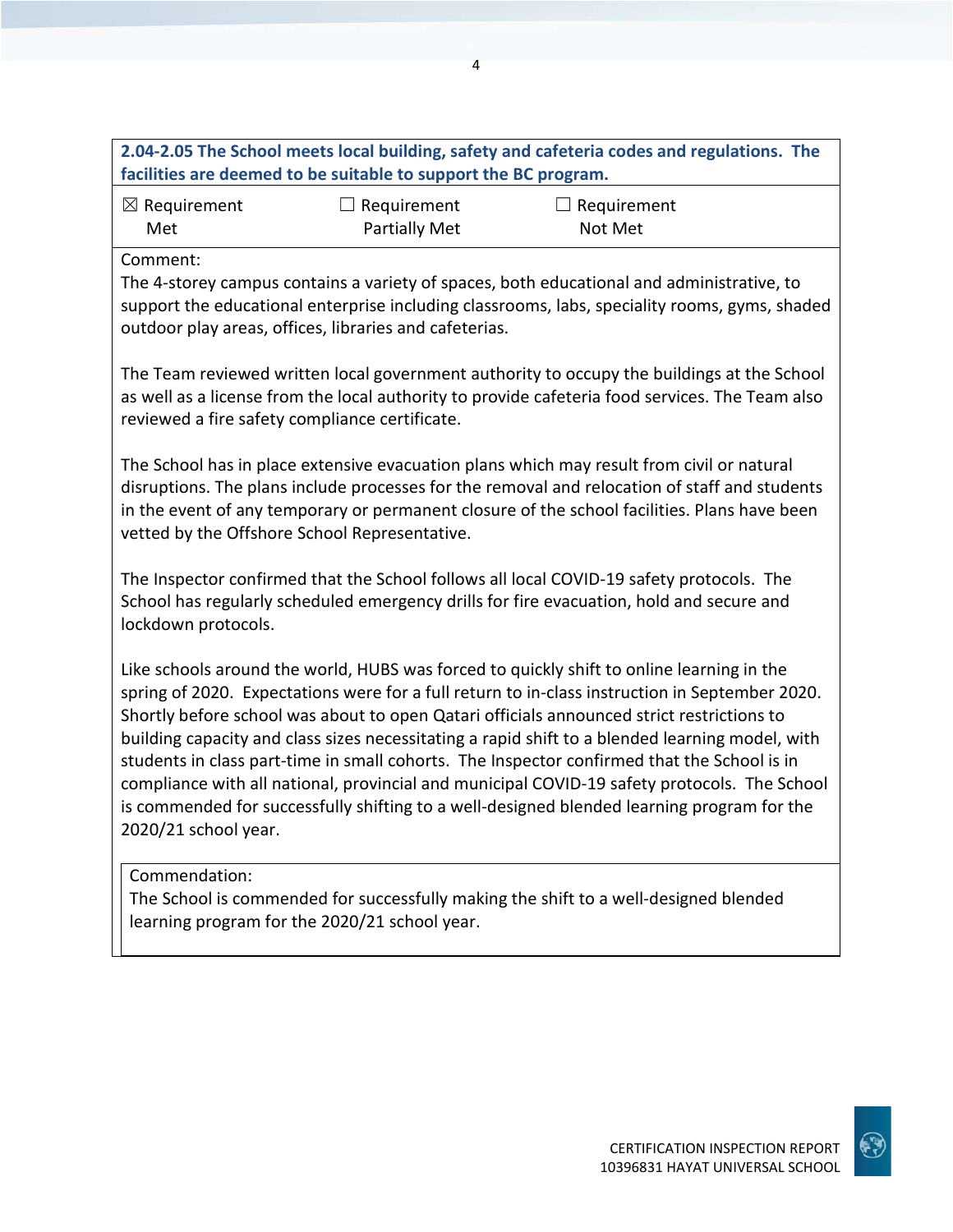**2.06 Offshore School Representative (OSR) - The Owner/Operator must appoint an individual to act as offshore school representative. This individual must be confirmed by the province and must meet all of the requirements set out in section 14 of the Agreement.** ☒ Requirement Met ☐ Requirement Partially Met  $\Box$  Requirement Not Met Comment: The Owner/Operator appointed an experienced individual to act as Offshore School representative (OSR). The OSR meets the requirements set out in section 1 of the Agreement and has been confirmed by the BC MoE as suitable for this position. The OSR contract was renewed and runs through June 2022. The OSR supports hiring staff and is instrumental in providing ongoing professional development and support to school staff. The OSR visits the school regularly, although has not been present during pandemic travel restrictions. The OSR participated in this online inspection. The Team confirms that the OSR is knowledgeable about all aspects of the School's operations and all related aspects of the Owner/Operator's business operations. She is fully aware of her obligation to report critical information relating to changes in the operation of the School or ownership structure that could significantly impact the School's operation. **2.07 The Principal meets the requirements as outlined in section 2.07 of the inspection catalogue for offshore schools.** ☒ Requirement Met  $\Box$  Requirement Partially Met  $\Box$  Requirement Not Met Comment: The Principal has 32 years of experience as a teacher, school administrator and district administrator in the Province of British Columbia. He has extensive experience at both the elementary and secondary level and considerable experience in the areas of special education and alternative education. He has been the Principal of Hayat Universal School for the past eight years. He meets all requirements as outlined in section 2.06 of the inspection catalogue for offshore schools. He has his valid Certificate of Qualification from the BC Teacher Certification Branch (TCB) and meets the requirements outlined in the Agreement. The Team appreciated that the Principal was very well prepared for this inspection and was passionate in his support of the BC program.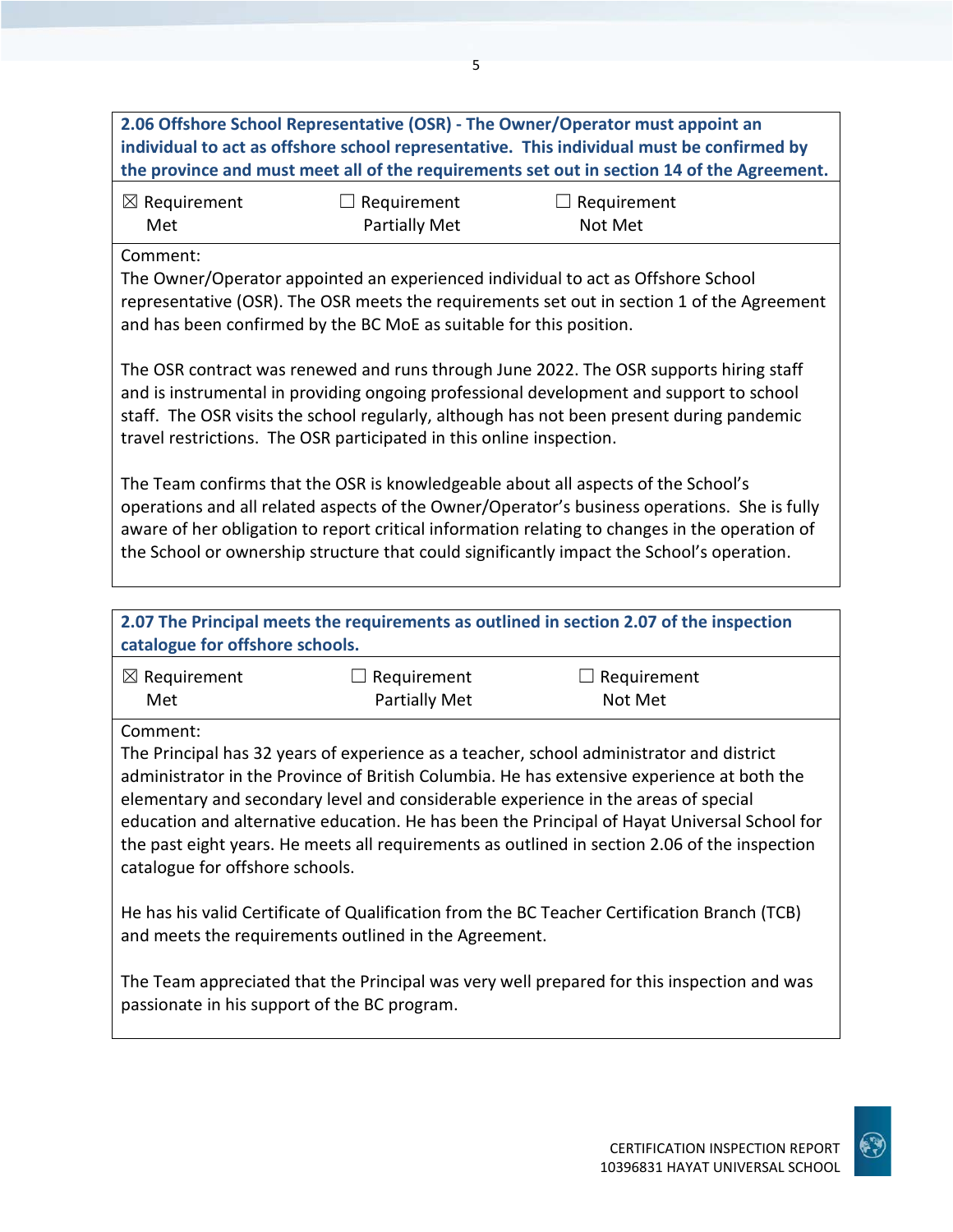The job description is comprehensive and clear, outlining all elements required in the Agreement. The Team notes that the School has considered questions regarding leadership stability and well-planned leadership succession.

The Principal has initiated a system of distributed leadership that allows several staff to utilize and develop leadership skills throughout the school by participating in decision making, offering professional development workshops for other staff, mentoring colleagues and the like.

| 2.08 The School meets the administrative support requirements as outlined in section 2.08 |
|-------------------------------------------------------------------------------------------|
| of the inspection catalogue for offshore schools.                                         |

| $\boxtimes$ Requirement | $\Box$ Requirement | $\Box$ Requirement |  |
|-------------------------|--------------------|--------------------|--|
| Met                     | Partially Met      | Not Met            |  |

Comment:

The School has an extensive team of program support roles including: four BC program heads; two subject program heads; three subject coordinators; one support team leader; an inquiry-based learning coordinator (grade 8-12); an education technology (K-grade 7)/Digital Citizenship (grade 1-12) coordinator; an instructional materials platform project leader; a vice principal who has the responsibilities for the Arabic program as well as supporting the Principal in the operation of the School; three Arabic program coordinators and a registration/PR supervisor.

It is important that the School work on developing consensus within the BC leadership team and teachers on the new approaches being introduced. The leadership team needs to ensure they are aligned in their approaches and messages to staff.

In addition, the School has multiple support personnel in the areas of administration, HR, business and finance.

The School meets the administrative support requirements as outlined in section 2.07 of the inspection catalogue for offshore schools.

Commendation:

The extensive network of program support roles is impressive and commendable.

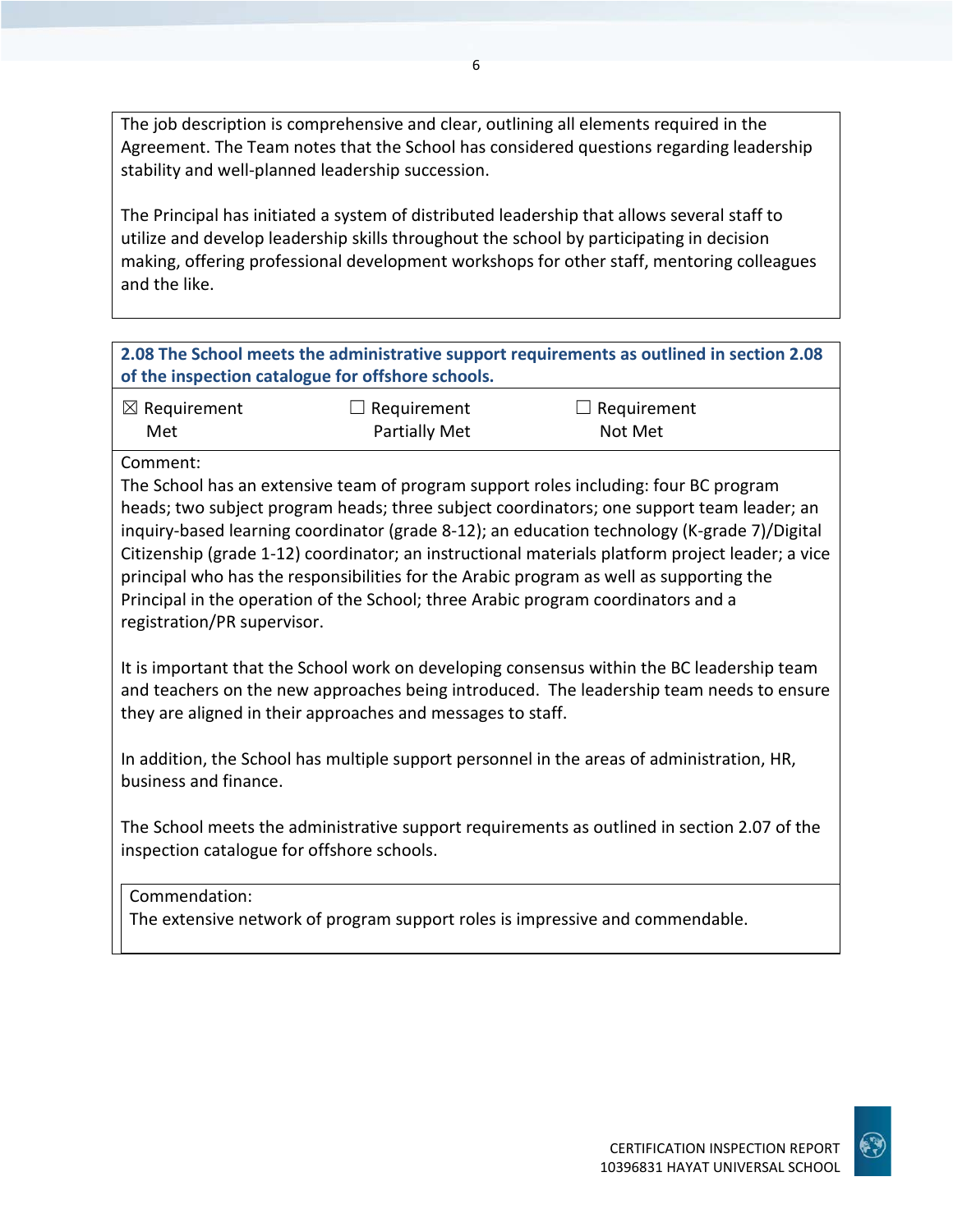**2.09 The School meets the Student Record requirements as outlined in section 2.09 of the Inspection Catalogue for offshore schools.**

| $\boxtimes$ Requirement | $\Box$ Requirement   | $\Box$ Requirement |
|-------------------------|----------------------|--------------------|
| Met                     | <b>Partially Met</b> | Not Met            |

Comment:

The School verified that student files are securely stored and properly backed up. The online inspection process allowed for the Inspector to view only limited files. They are maintained by the administrative assistant and contain all required elements including the newly developed personal information consent forms for parents and students.

The School utilizes Windsor Tess administrative software to manage student data.

**2.10-2.18 The School meets the teacher certification requirements as outlined in sections 2.10-2.18 of the inspection catalogue for offshore schools.**

| $\Box$ Requirement | $\Box$ Requirement   | $\boxtimes$ Requirement |  |
|--------------------|----------------------|-------------------------|--|
| Met                | <b>Partially Met</b> | Not Met                 |  |

Comment:

The Team confirmed that **not all** authorized persons under the Agreement possess valid and current certification under the Ministry of Education.

The Team confirms that 34 BC program teachers hold valid COQs, while eight are awaiting certification and authorized under a letter of exemption. HUBS admin staff are supporting the TCB application process and working with the applicants to complete the process. The Team confirmed that the authorization with the Ministry of Education for two teachers was still pending. The School must always ensure that only teachers holding certification from the Teacher Certification Branch or letters of exemption from the International Education Branch teach in the BC education program.

All locally certified teachers have evidence of certification and local criminal records checks on file. Please note that the BC MoE will require certified translations of these certificates in the future.

Staff contracts were reviewed and found to be comprehensive, addressing all the required areas.

Staff turnover at the School is not currently an area of concern, with the School benefiting from strong teacher retention. The Team appreciated that the teaching staff are highly committed to building a strong program and to maintaining a positive school culture.

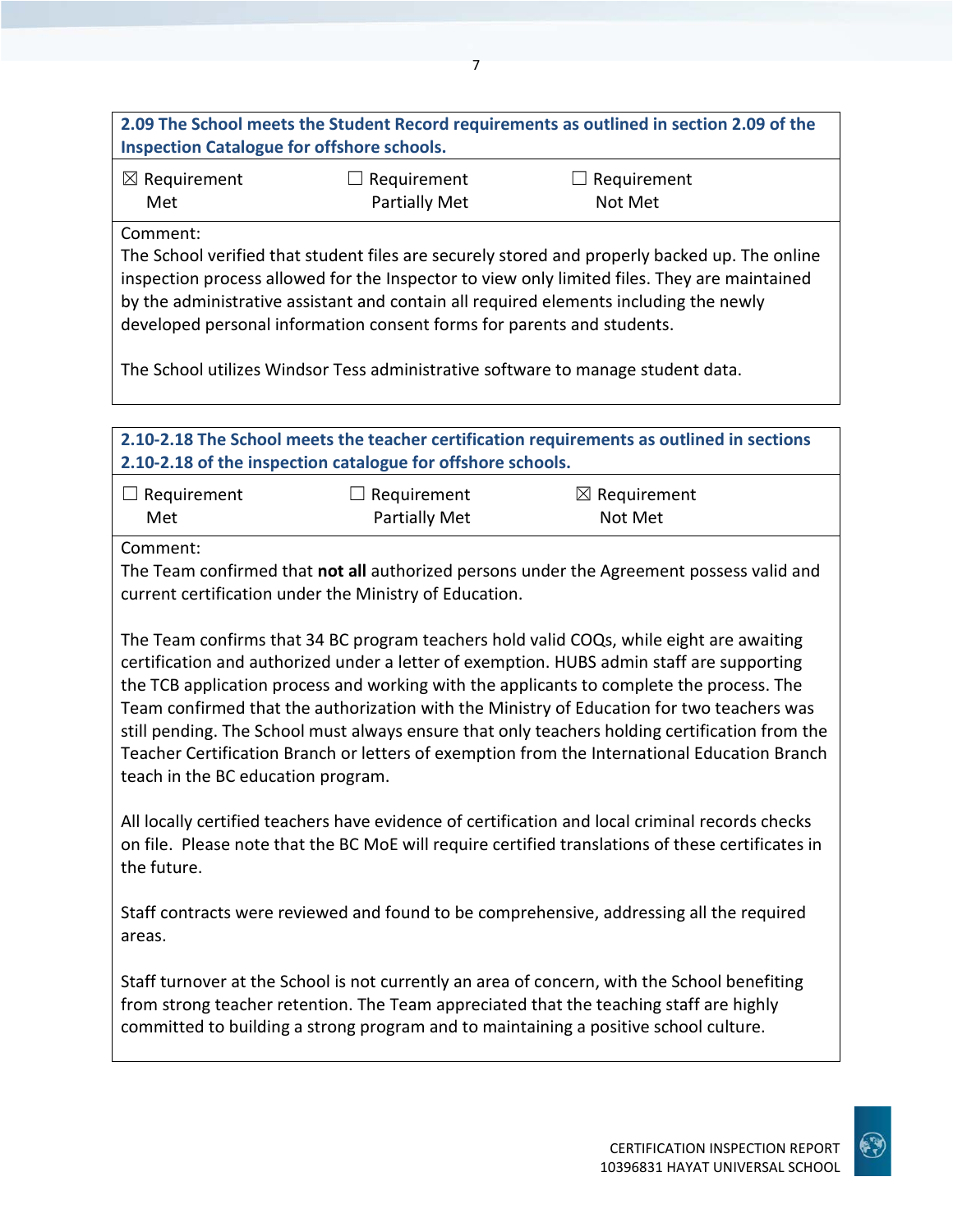Teacher files are in order and well maintained and evidence suggests that teacher evaluations are occurring as per school policy. A principal evaluation, to be overseen by the OSR, was planned for this year but has been deferred because of the pandemic.

Commendation:

The teachers are highly committed to building a strong program and to maintaining a positive school culture.

Requirement:

Confirming that all teachers are duly authorized as the school currently has two teachers whose authorization is still pending.

| 2.19 The School meets the requirements for curriculum implementation outlined in section<br>2.19 of the inspection catalogue for offshore schools. |                                                                               |                                                                                                                                                                                                                                                                                                                                                                                                                                                                   |  |
|----------------------------------------------------------------------------------------------------------------------------------------------------|-------------------------------------------------------------------------------|-------------------------------------------------------------------------------------------------------------------------------------------------------------------------------------------------------------------------------------------------------------------------------------------------------------------------------------------------------------------------------------------------------------------------------------------------------------------|--|
| $\boxtimes$ Requirement<br>Met                                                                                                                     | Requirement<br><b>Partially Met</b>                                           | Requirement<br>Not Met                                                                                                                                                                                                                                                                                                                                                                                                                                            |  |
| Comment:                                                                                                                                           |                                                                               | The Team reviewed a variety of teacher planning documents and engaged in conversations<br>with teachers and administrators, all of which confirmed that the new curriculum is being<br>implemented at all grade levels. Teachers were well-versed in the difference between a<br>content-based, versus a concept-based and competency-driven approach. There was also<br>evidence of significant efforts to actively engage students in inquiry-based activities. |  |
| being considered in every classroom.                                                                                                               | The efforts that have been made over the past two years supporting curricular | implementation, including professional development sessions and the engagement of<br>external consultants, are particularly noteworthy. Efforts have also been made to introduce<br>levels of consistency in teacher planning to help ensure that all curricular components are                                                                                                                                                                                   |  |
|                                                                                                                                                    |                                                                               | The inspection process confirmed that the leadership team, along with many of the teachers,<br>were reflecting on their own practice and were quite willing to identify areas for further                                                                                                                                                                                                                                                                         |  |

were reflecting on their own practice and were quite willing to identify areas for further growth and development. An obvious example of this relates to the inclusion of the First Peoples Principles of Learning and creating a level of relevance for students. The challenge becomes even greater when much of the instruction is currently taking place online.

#### Commendation:

The efforts that have been made to provide resources, professional development and mentorship to teachers to support them with various facets of the new BC curriculum.

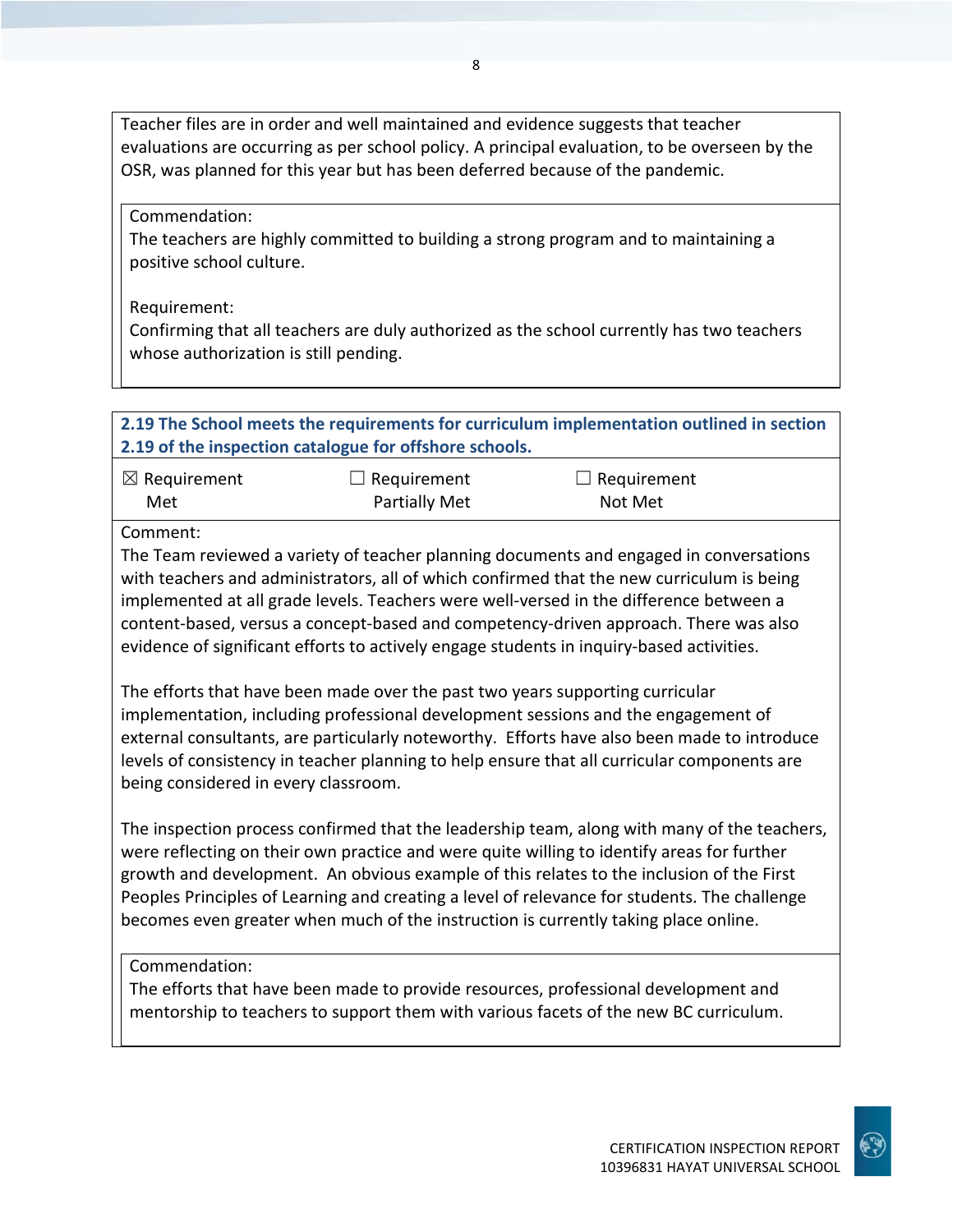#### **2.20 The School meets the requirements for English language assessment and acquisition as outlined in section 2.20 of the inspection catalogue for offshore schools.**

| $\boxtimes$ Requirement | $\Box$ Requirement   | $\Box$ Requirement |
|-------------------------|----------------------|--------------------|
| Met                     | <b>Partially Met</b> | Not Met            |

#### Comment:

During the inspection, the Team reviewed the entry assessments that are used for students wishing to gain entry into the BC program from grades 1 to 12. These typically consist of both language and math skills and appear to be age and grade appropriate.

The Team confirmed that a number of strategies are employed to monitor the English language proficiency of students once they are in the program. PM Benchmarks are used in the elementary grades and provide baseline information to measure future progress. School Wide Writes are also planned to be administered on days when the students are on-campus. A number of other tools such as Litpro help to measure reading progress and support students at the elementary and secondary levels.

The School has a support structure to assist students with their English language acquisition, particularly at the elementary level. Recognizing that most of the students entering the BC program in grade 1 have come from the kindergarten program on campus, efforts are made to support the effectiveness of teachers at that level. There is also an Elementary English Support Team consisting of two instructors with parts of their schedules devoted to assisting with English language acquisition for students whether they are on-campus or online.

A significant component of the English language support structure is the use of TA's for students in grades 1 to 7. All TA's received training to support students, particularly with reading and math. Guided reading sessions are also being hosted by TA's as part of their regular routines.

At the grade 8-12 level, students who require support are expected to access teacher tutorial time that is scheduled every afternoon. Teachers are also made aware of the variety of strategies they can employ to assist students who are English language learners.

| 2.21(a-e) The School meets the course credit requirements (equivalency, challenge,        |
|-------------------------------------------------------------------------------------------|
| exemptions and BAA courses) as outlined in section 2.21 (a-e) of the inspection catalogue |
| for offshore schools.                                                                     |

| $\boxtimes$ Requirement | $\Box$ Requirement   | $\Box$ Requirement |  |
|-------------------------|----------------------|--------------------|--|
| Met                     | <b>Partially Met</b> | Not Met            |  |
| Comment:                |                      |                    |  |

The School is not currently offering any BAA courses under the terms of the Agreement.

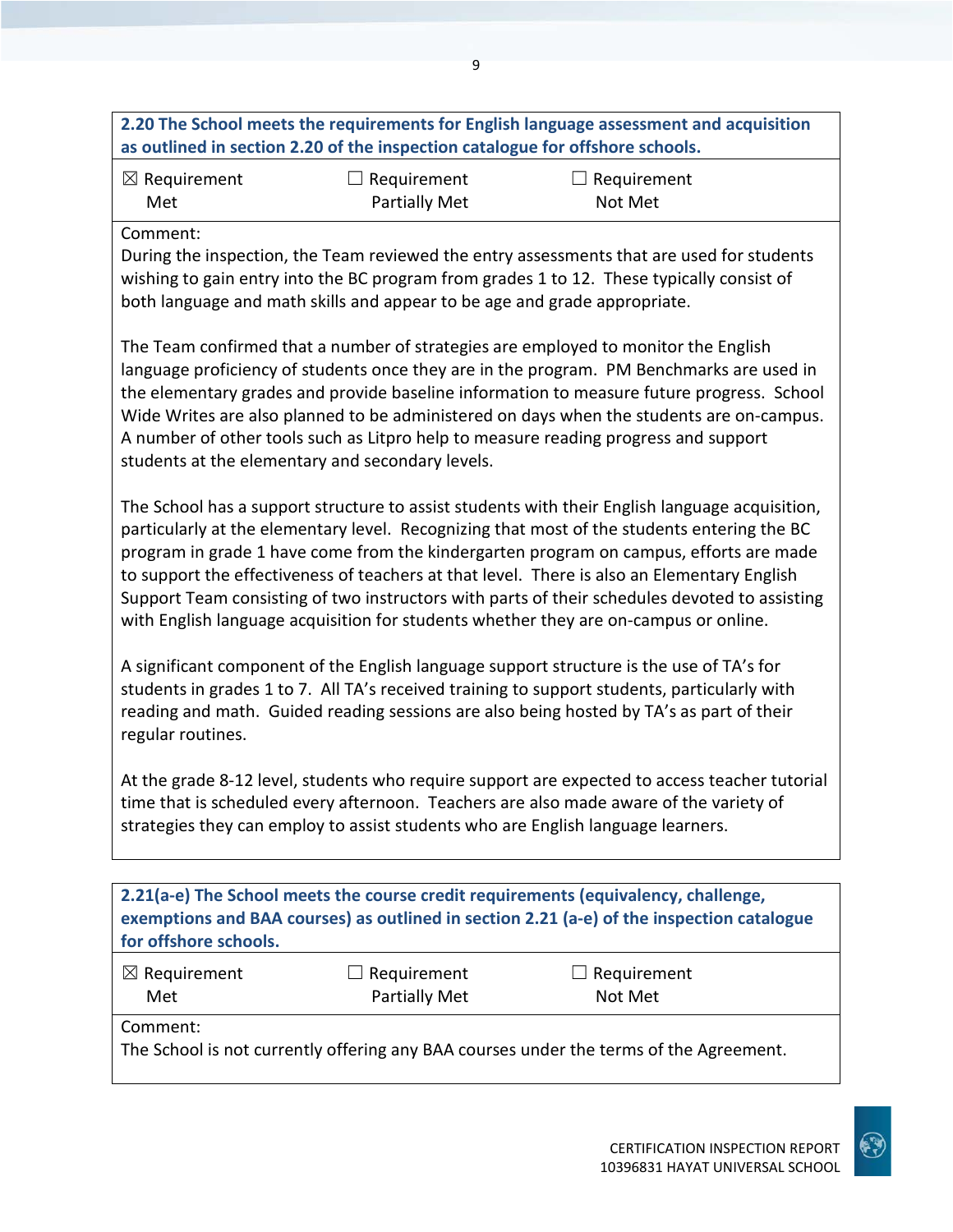The School offers courses in Arts Education and PHE at Grades 8-12 that have been exempted from the requirement to be delivered by BC certified teachers. Course outlines are available in English and demonstrate alignment with the BC learning standards.

**2.21(f-g) The School meets the course overview/course planning requirements as outlined in Schedule B Part I, 2. (e) of the Agreement; namely, that all BC program courses offered in the School meet or exceed the ministry learning outcomes/learning standards identified in the educational program guides for each course.**

| $\boxtimes$ Requirement | $\Box$ Requirement   | $\Box$ Requirement |
|-------------------------|----------------------|--------------------|
| Met                     | <b>Partially Met</b> | Not Met            |

#### Comment:

The Team reviewed a selection of lesson plans, unit plans and course overviews during the inspection. While some variety was noted in the templates used for teacher planning, the differences were appropriate based on the grades and courses covered. The Team confirms that all requirements for course planning are in place and the templates are fully aligned with the new BC curriculum.

Sample plans referenced Big Ideas, Curricular Competencies, Core Competencies, First Peoples Principles of Learning and assessment methods. In most cases individual lesson plans also identified inquiry-based questions, global citizenship connections and potential ESL teaching strategies to be used. Interviews with the BC program head teachers, along with department heads and teachers in other leadership roles confirmed that they were being very helpful in supporting colleagues with less experience in the BC program.

During the inspection, interviews were also conducted with teachers to review and discuss their planning and assessment practices. There was clear evidence of a good understanding when talking about core competencies, curricular competencies, content, teaching strategies and assessment methods linked to the redesigned curriculum. Several teachers also shared unique ways they were engaging their students in self-assessment, and the School has adopted approaches to share this information with parents.

#### Commendation:

The School is commended for the quality of the curriculum planning templates that have been developed to assist teachers in preparing to teach and assess student progress.

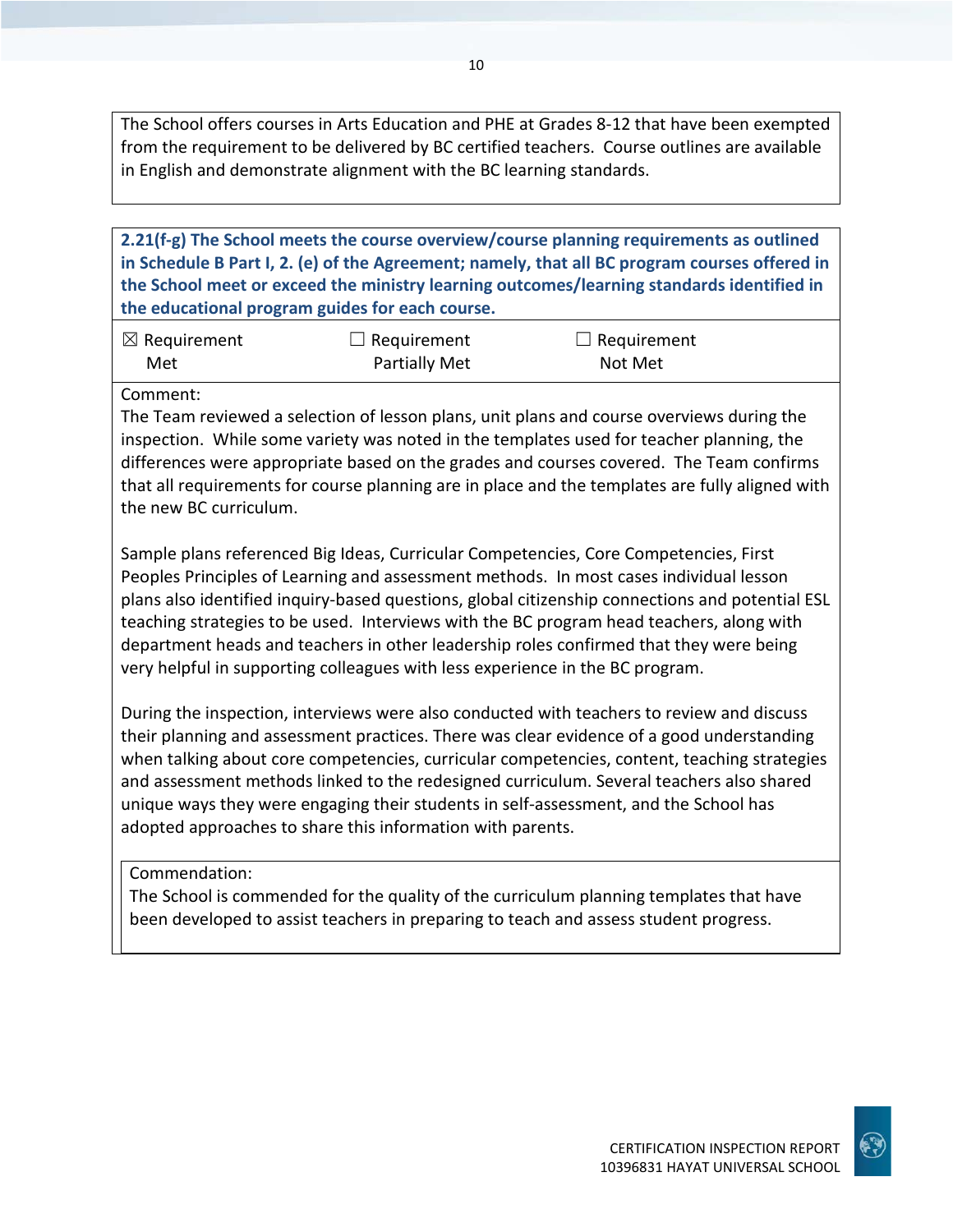**2.22 The School meets the instructional time allotment requirements as outlined in section 4.5 of the inspection catalogue for offshore schools, including the requirements set out in sections 1.1 to 6, with the exception of s. 4(5)(b), 4 (6), 5 (8)(a) and (d) and s. 5.3 of Ministerial Order 41/91, the Educational Standards Order, enacted under the Independent School Act.**

| $\boxtimes$ Requirement | $\Box$ Requirement   | $\Box$ Requirement |
|-------------------------|----------------------|--------------------|
| Met                     | <b>Partially Met</b> | Not Met            |

Comment:

Instructional time meets the requirements identified within the legislation. The School reports that students in grades 1-7 receive 853.5 instructional hours per year; those in grades 8 and 9 receive 911.13 hours, while those in grades 10-12 are offered 964.2 hours per year. In all grades, instructional time exceeds the minimum requirement of 850 hours per year.

It was noted that the School is currently limited by the Qatar Government as to the percentage of students who are allowed to attend on campus at any one time. This has resulted in the temporary measure of students receiving a significant amount of their instructional time while at home. In response to this situation, the School developed a detailed plan to ensure the continuity of the educational program for students.

**2.23 The School meets the assessment methods requirements as outlined in section 2.23 of the inspection catalogue for offshore schools.**

| $\boxtimes$ Requirement | $\Box$ Requirement   | $\Box$ Requirement |
|-------------------------|----------------------|--------------------|
| Met                     | <b>Partially Met</b> | Not Met            |

Comment:

As a grade  $1 - 12$  school, assessment practices vary according to the developmental stages of the students. Planning documents indicate that teachers intentionally engage in both formative and summative assessment practices in their classrooms. Students also reported participating in self-assessment, particularly as this relates to their development of their core competencies.

The School is using a variety of summative common assessments this year while students are on campus including PM Benchmark (grades 1-3), Literacy Pro (grades 3-12), schoolwide writes with team marking (grades 1-12), math unit tests developed by the math department head (grades 1-12; unit tests are team-marked in grades 4-12), and science common assessments (grades 4-7, team marked). Science assessments in grades 8-12 are developed by the subject teachers and are reviewed and approved by a school-appointed Advisor for Science, Math and ADST based in BC.

Students take the required Ministry of Education Graduation Grade 10 Numeracy and Literacy Assessments.

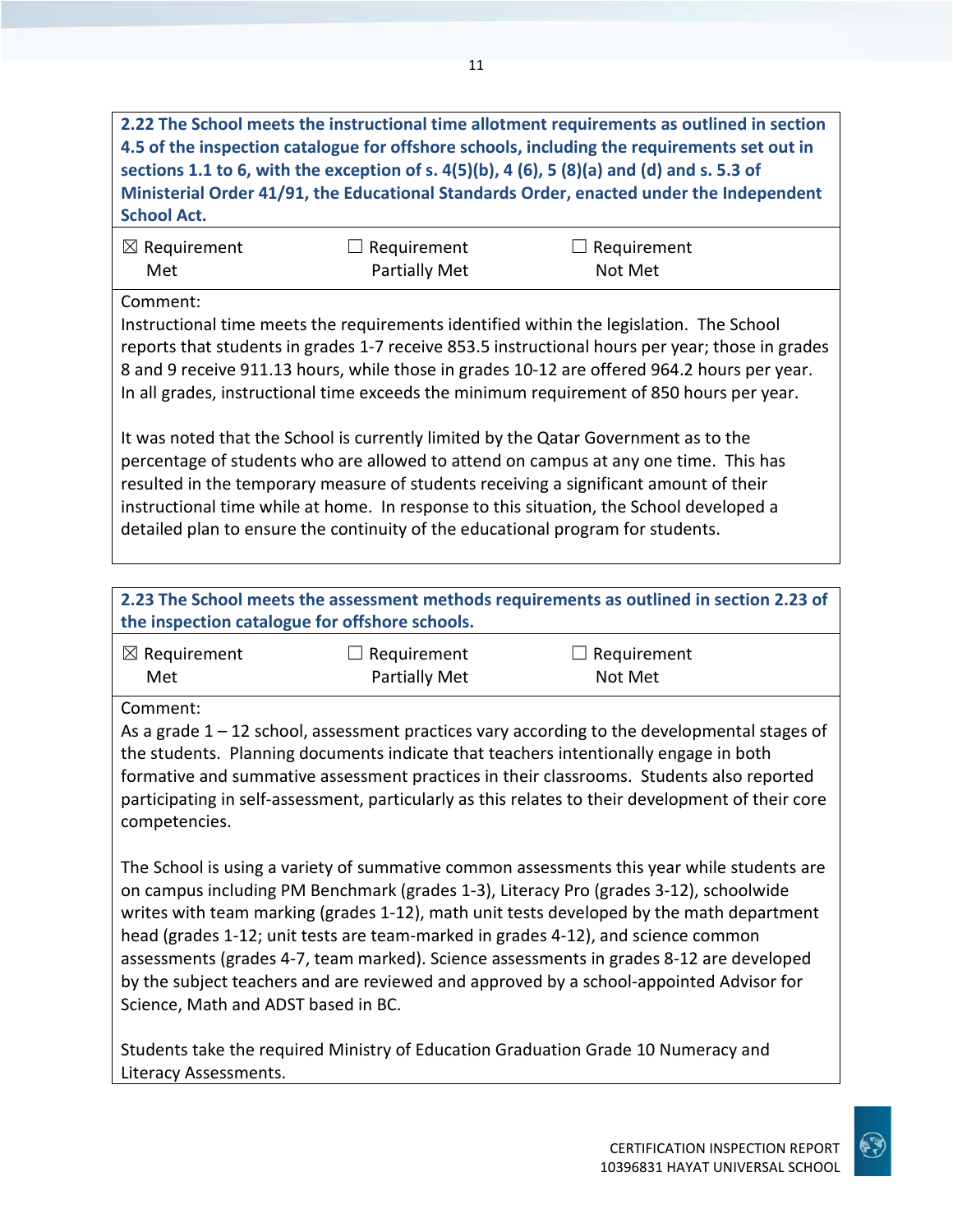In previous years the School has used the MAP (Measure of Academic Proficiency) for the BC curriculum, however, this is suspended at the present time while the School is using a blended learning approach, with students only being on campus for a limited amount of their instructional time. It is worth noting that the School has developed a comprehensive educational plan to support the blended learning program, with specific reference to appropriate assessment (formative versus summative) to be used when conducted online.

Department heads/subject coordinators oversee the use of the common assessments, and grading policies dictate the relative value of different forms of assessment.

The BC program heads and subject coordinators work with teachers at each grade level to review student performance information and to design appropriate response plans. Collaboration time is also scheduled on a regular basis for teachers and coordinators to meet to review data and to discuss instruction and assessment practices.

Building on these efforts, teachers, coordinators and school-based common assessment developers are encouraged to continue to work together to ensure instruction and common assessments are aligned, in an effort to best support student success while covering the BC curriculum.

#### **2.24 The School meets the learning resources requirements as outlined in section 2.24 of the inspection catalogue for offshore schools.**

| $\boxtimes$ Requirement | $\Box$ Requirement   | $\Box$ Requirement |
|-------------------------|----------------------|--------------------|
| Met                     | <b>Partially Met</b> | Not Met            |

Comment:

Recognizing the limitations of an online inspection, learning resources appear to suitably meet the requirements in order to effectively deliver the BC curriculum. Procedures are in place to request resources and anecdotal comments from teachers suggested that they had what they needed to deliver the program. A Literature Selection Committee is also in place to review materials to ensure their appropriateness for use within the predominantly Muslim culture of the population.

The School reported having two libraries: one for kindergarten to grade 3 and the other for grades 4 to 12. Each is structured and equipped to serve the age and grade levels of the students. Unfortunately, due to COVID-19, students are not currently able to borrow and exchange books from the library, however, some individual classrooms have small collections of reading materials that are available for use in class or to support home reading. During the inspection, teachers of primary students did express a desire to increase the availability reading materials within individual classrooms.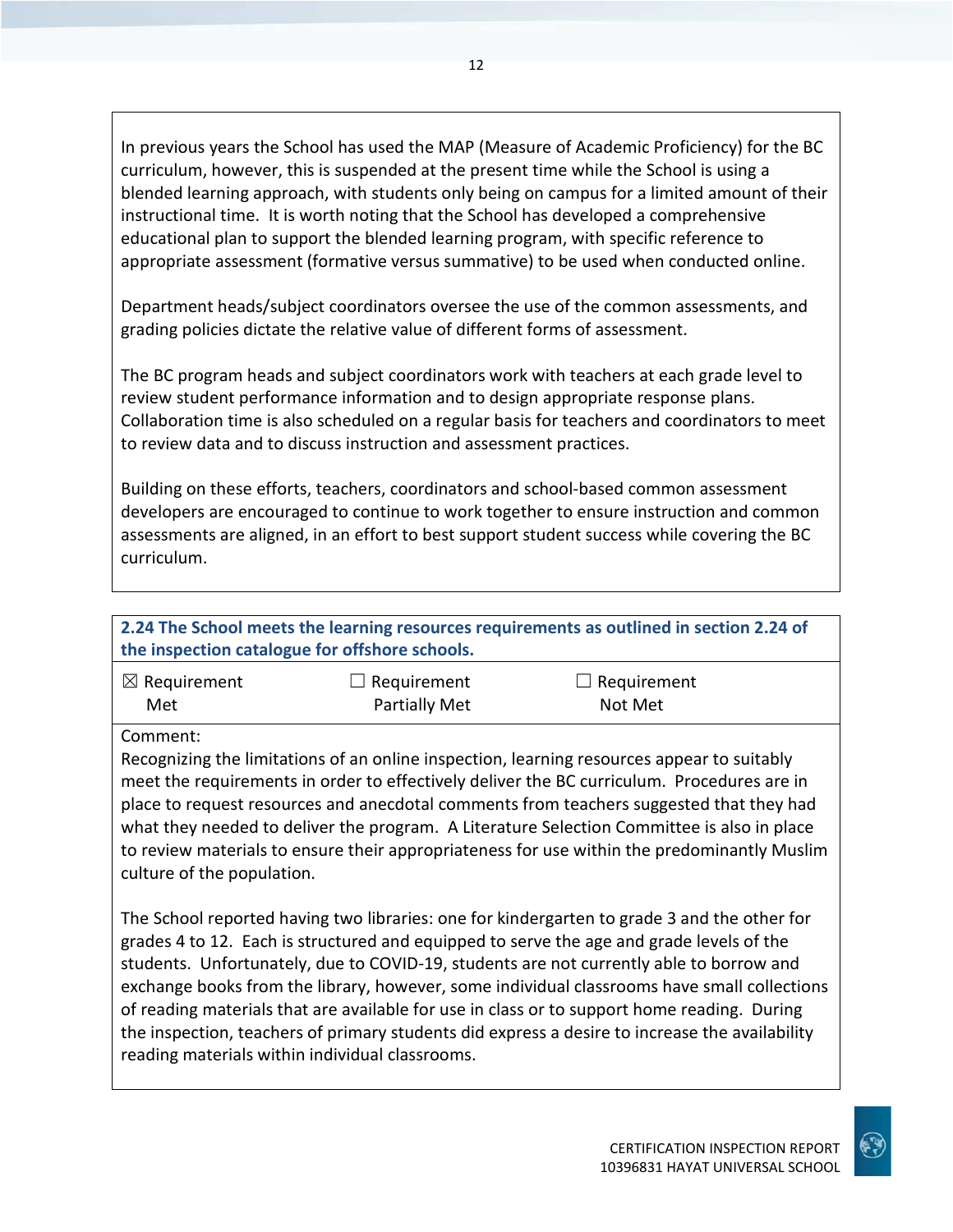The School confirmed that it has an elaborate IT infrastructure along with a fiber optic broadband connection of 120 Mbps to support the educational program. This is particularly important as the Qatar Ministry of Education and Higher Education mandated that a limited number of the students attend on campus on any given day as a result of the pandemic. The School immediately had to develop a plan for making devices such as tablets and Chromebooks available to students so that a blended learning program could be delivered.

Classrooms in the School were reported to be equipped with supplies and technology necessary to support teaching and learning. A detailed strategic plan is also in place identifying technology standards the School is endeavoring to achieve in all teaching spaces.

#### **2.25 The School meets the student progress report requirements as outlined in section 2.25 of the inspection catalogue for offshore schools.**

| $\boxtimes$ Requirement | $\Box$ Requirement | $\Box$ Requirement |
|-------------------------|--------------------|--------------------|
| Met                     | Partially Met      | Not Met            |

Comment:

The Team noted that due to the pandemic, a directive was received from the Qatar Ministry of Education early in the school year, requiring the introduction of a blended learning model. The timing of this announcement interrupted the normal plan to have an interim report sent home to parents in the early fall followed by an initial round of parent-teacher interviews. Parent meetings have been going ahead to address individual concerns and future parentteacher conferences will be held online.

For grades 1-7, report cards are issued at the end of each of the three terms, with interim reports being issued in between, as appropriate. For grades 8-12, the School has changed from a three-term to a two-semester school year. In both cases the School meets the student progress report requirements.

Parents are also kept informed about their child's progress through a variety of technologies, including the use of the platform Seesaw for the primary grades and PlusPortals for the grade 4 to 12 population. The latter is the home-school communication module of the School's student information system. It was also reported that teachers routinely email, text and phone parents to keep them updated about the progress of their children.

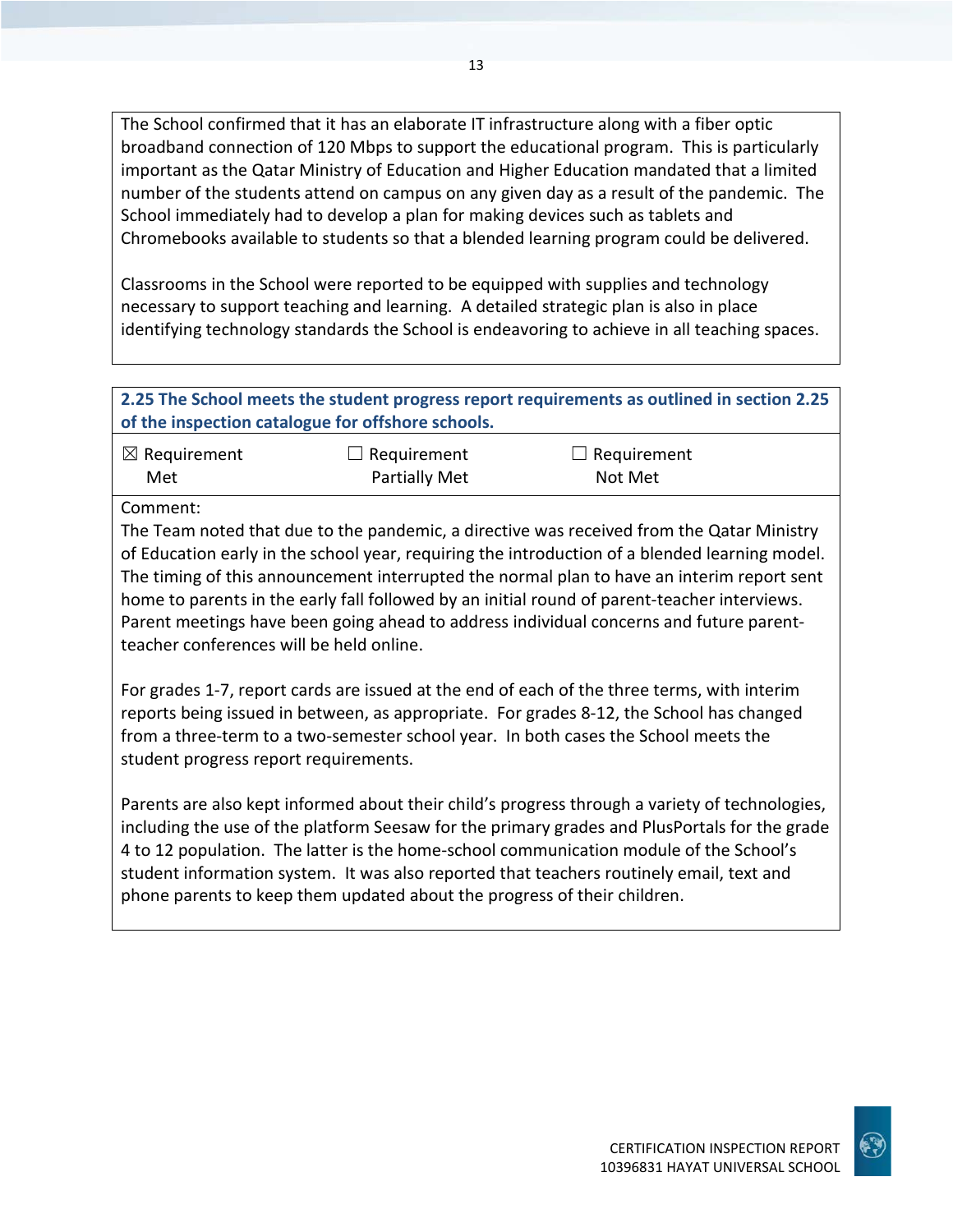### **2.26 The School meets the parent/student handbook requirements as outlined in section 2.26 of the inspection catalogue for offshore schools.**

| $\boxtimes$ Requirement | $\Box$ Requirement | $\Box$ Requirement |
|-------------------------|--------------------|--------------------|
| Met                     | Partially Met      | Not Met            |

#### Comment:

The School has a parent/student handbook which addresses all required areas in sufficient clarity and detail. This handbook is in English and digital and contains appropriate information on such topics as the School's statement of purpose and vision, admissions, communicating with parents, use of digital devices, code of conduct, dispute resolution and required courses for graduation from the BC program. Much of the information included in the handbook is available in Arabic in separate documents.

| 2.27 The School meets the teacher handbook requirements as outlined in section 2.27 of     |                                                                                               |                    |                                                                                                 |
|--------------------------------------------------------------------------------------------|-----------------------------------------------------------------------------------------------|--------------------|-------------------------------------------------------------------------------------------------|
|                                                                                            | the inspection catalogue for offshore schools.                                                |                    |                                                                                                 |
| $\boxtimes$ Requirement                                                                    | Requirement                                                                                   |                    | Requirement                                                                                     |
| Met                                                                                        | <b>Partially Met</b>                                                                          | Not Met            |                                                                                                 |
| Comment:                                                                                   |                                                                                               |                    |                                                                                                 |
|                                                                                            | The teacher handbook(s) meet the requirements as outlined in sections 2.25 of the             |                    |                                                                                                 |
|                                                                                            | inspection catalogue. It contains the requisite policies on staff dispute resolution, teacher |                    |                                                                                                 |
|                                                                                            |                                                                                               |                    | evaluation, principal/vice principal evaluation, human resources policies, student supervision, |
| and student admissions.                                                                    |                                                                                               |                    |                                                                                                 |
|                                                                                            |                                                                                               |                    |                                                                                                 |
|                                                                                            |                                                                                               |                    |                                                                                                 |
| The international staff handbook is designed for new staff and contains very comprehensive |                                                                                               |                    |                                                                                                 |
| information for those moving to Qatar for the first time.                                  |                                                                                               |                    |                                                                                                 |
|                                                                                            |                                                                                               |                    |                                                                                                 |
|                                                                                            |                                                                                               |                    |                                                                                                 |
| 2.28 The School meets the distributed learning requirements as outlined in section 18 of   |                                                                                               |                    |                                                                                                 |
| the Agreement and section 2.28 of the inspection catalogue for offshore schools.           |                                                                                               |                    |                                                                                                 |
| $\Box$ Requirement                                                                         | Requirement                                                                                   | $\Box$ Requirement | $\boxtimes$ Not                                                                                 |
| Met                                                                                        | <b>Partially Met</b>                                                                          | Not Met            | Applicable                                                                                      |

Comment:

The School does not offer distributed learning courses.